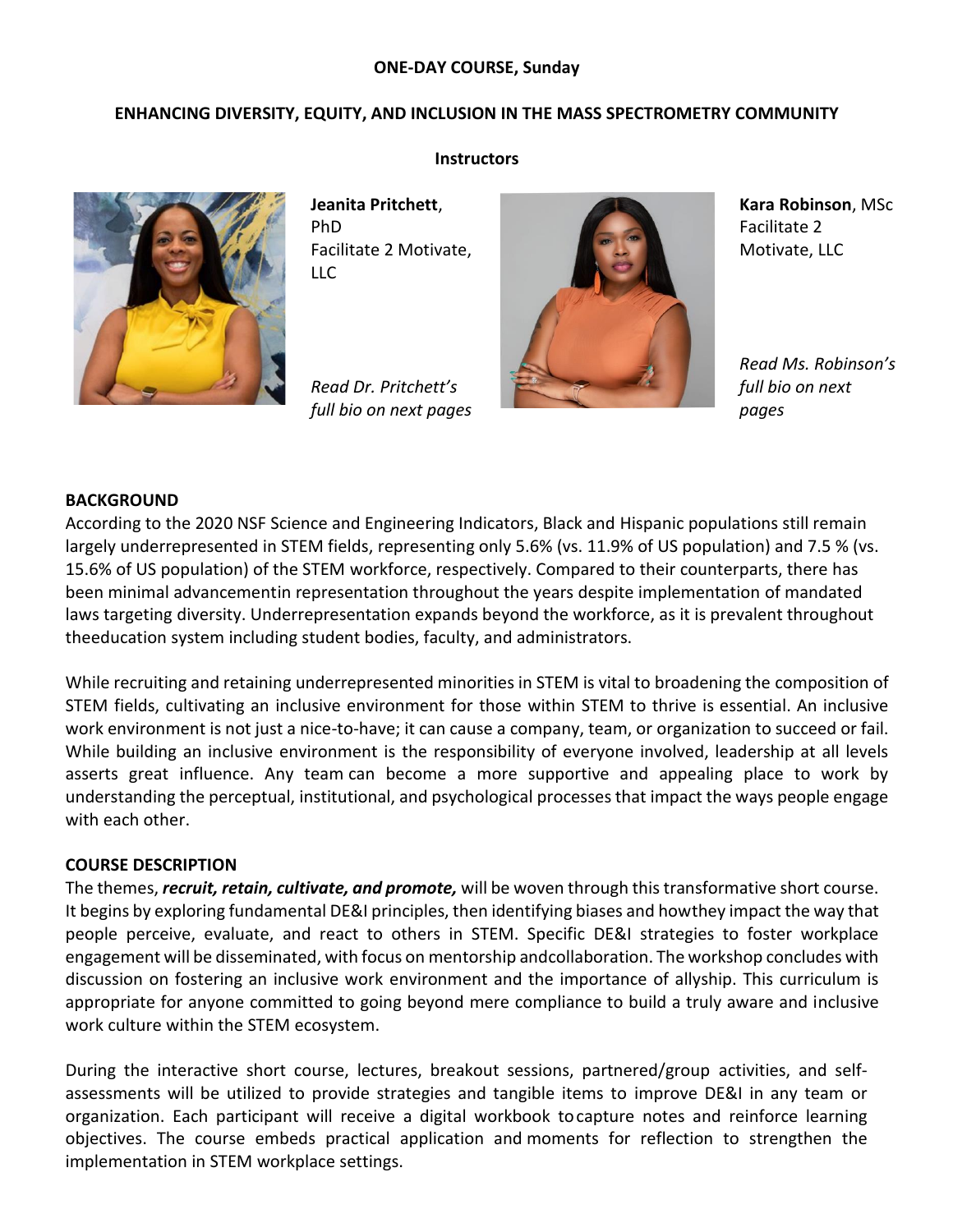# **DELIVERABLES FOR STUDENTS INCLUDE:**

- Gaining an awareness of systemic racism and an understanding of the business case forpromoting DE&I in their respective teams and organizations (e.g., academia, industry, government)
- Recognizing and mitigating biases to aid in equitable decision making and judgement
- Learning appropriate strategies for improving engagement within STEM teams and organizations
- Cultivating an inclusive environment
- Acquiring strategies for diversifying and retaining students/staff
- Obtaining skills to become a better ally
- Training in bystander intervention

# **INSTRUCTOR BIOSKETCHES**

## **Jeanita Pritchett, Ph.D.**

Dr. Jeanita Pritchett is an Academic Program Manager and a Leadership Coach in the International and Academic Affairs Office at the National Institute of Standards and Technology(NIST). In recent years, she has spearheaded the creation and deployment of a career coaching program specifically designed for STEM postdoctoral researchers. To further create a welcoming environment, she has developed and implemented workshops geared at providing advisors with the tools needed to establish effective relationships with their postdocs. She began her career as a Research Chemist working on developing standard reference materials for clinical, food, and forensics related projects. Prior to assuming her current role, she worked as a scientific advisor for NIST and an Embassy Science Fellow for Scifest Africa located in Makhanda (formerly Grahamstown), South Africa. Outside of her work at NIST, she has remained dedicated to STEM education and inspiring the next generation of STEM professionals. She has over 15 years of experience teaching at the collegiate level and currently works as an Adjunct Professor of General Chemistry at Montgomery College. Further, she is the Co-Director for the DC Metro Alumni Alliance STEM initiative that focuses on inspiring youth toenter the STEM field.

In addition to her full-time work, Dr. Pritchett founded JSP Coaching and Consulting, LLC, a firm that provides leadership and career coaching resources for STEM professionals and organizations. Moreover, she co-founded Facilitate 2 Motivate (F2M), LLC, a consulting firm focused on helping STEM professionals achieve success on their own terms. F2M also plays a pivotal role in improving overall organizational cultures through developing diversity, inclusion,and equity strategies.

Dr. Pritchett has been the recipient of numerous awards and is a highly sought-after consultant,speaker, and coach. Select awards include a Diversity and Inclusion Advocacy Recognition Award (Optical Society, 2019), Educator of the Year (DC Metro HBCU Alumni Alliance; 2017), the Henry McBay Outstanding Educator Award (NOBCChE conference; 2016), and the Winifred Burke-Houck Professional Leadership Award (NOBCChE; 2015). She obtained a B.S. in Professional Chemistry from Tennessee State University, a Ph.D. in Analytical Chemistry from the University of Illinois at Chicago, an Executive Certificate in Leadership Coaching from Georgetown University, and a Certificate in Diversity and Inclusion at Cornell University.

## **Kara Robinson, MSc**

Kara Robinson is the Co-Founder of Facilitate 2 Motivate (F2M) and an Academic Program Manager with the federal government, who demonstrates outstanding interpersonal, oral, and written communication skills, including strong negotiation skills. A public service professional with a BSc. in Sociology from Andrews University, MSc. in Negotiation and Conflict Management from the University of Baltimore, some of her numerousstrong points in this field include her penchant for inspiring growth and fostering productivity. Additionally, Kara holds a Graduate Certificate in Leadership Management from the University of Maryland University College and a Certificate in Diversity & Inclusion from Cornell University. A DE&Ithought leader and strategic planner with professional experience in recruiting, advertising, and public relations, Kara has successfully launched discussion processesthat encourage cultural competency, awareness, and understanding through F2M's online series "Can You Hear Us Now? Black Women in the Workplace."